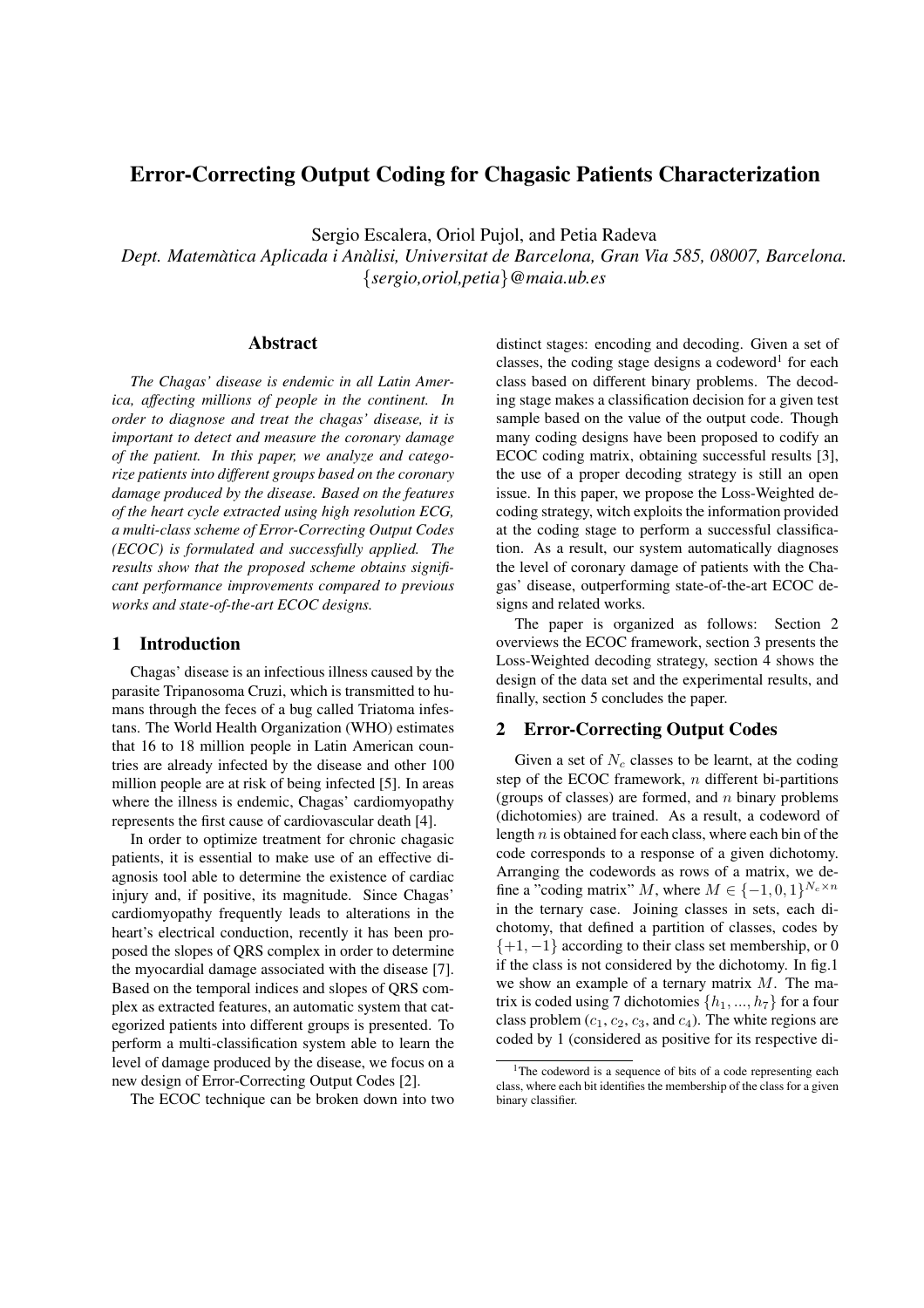chotomy,  $h_i$ ), the dark regions by -1 (considered as negative), and the grey regions correspond to the zero symbol (not considered classes by the current dichotomy). For example, the first classifier  $(h_1)$  is trained to discriminate  $c_3$  versus  $c_1$  and  $c_2$  ignoring  $c_1$ , and so on.

During the decoding process, applying the  $n$  trained binary classifiers, a code  $x$  is obtained for each data point in the test set. This code is compared to the base codewords of each class  $\{y_1, ..., y_4\}$  defined in the matrix  $M$ , and the data point is assigned to the class with the "closest" codeword [1].



Figure 1. Example of ternary matrix M for a 4-class problem. A new test codeword is classified by class  $c_1$  when using the traditional Hamming and Euclidean decoding strategies.

### 2.1 Decoding designs

The decoding step decides the final category of an input test by comparing the codewords. In this way, a robust decoding strategy is required to obtain accurate results. Several techniques for the binary decoding step have been proposed in the literature, the most common ones are the Hamming  $(HD)$  and the Euclidean  $(ED)$ approaches [1]. In fig.1, a new test input  $x$  is evaluated by all the classifiers and the method assigns label  $c_1$ with the closest decoding distances. Note that in the particular example of fig. 1 both distances agree.

In [1], the authors propose a Loss-based technique when a confidence on the classifier output is available. For each row of M and each data sample  $\varphi$ , the authors compute the similarity between  $f^j(\varphi)$  and  $M(i, j)$ , where  $f^j$  is the  $j<sup>th</sup>$  dichotomy of the set of hypothesis F, considering a loss estimation on their scalar product, as follows:  $D(\wp, y_i) = \sum_{j=1}^n L(M(i, j) \cdot f^j(\wp))$ ,<br>where L is a loss function that depends on the nature where  $L$  is a loss function that depends on the nature of the binary classifier. The most common loss functions are the linear and the exponential one. The final decision is achieved by assigning a label to example  $\wp$ according to the class  $c_i$  with the minimal distance.

Recently, the authors of [6] proposed a probabilistic decoding strategy based on the margin of the output of the classifier to deal with the ternary decoding. The decoding measure is given by  $D(y_i, F)$  =  $-log\left(\prod_{j\in[1,...,n]:M(i,j)\neq 0} P(x^j=M(i,j)|f^j)+\alpha\right),$ where  $\alpha$  is a constant factor that collects the probability mass dispersed on the invalid codes, and the probability  $P(x^j = M(i, j) | f^j)$  is estimated by means of

 $P(x^j = y_i^j | f^j) = \frac{1}{1 + exp(y_i^j (A^j f^j + B^j))}$ , where vectors A and B are obtained by solving an optimization problem [6].

### 3 Loss-Weighted decoding (*LW*)

The ternary symbol-base ECOC allows to increase the number of bi-partitions of classes (thus, the number of possible binary classifiers) to be considered, resulting in a higher number of binary problems to be learnt. However, the effect of the ternary symbol is still an open issue. Since a zero symbol means that the corresponding classifier is not trained on a certain class, to consider the "decision" of this classifier on those zero coded position does not make sense. Moreover, the response of the classifier on a test sample will always be different to 0, so it will register an error. Let return to fig. 1, where an example about the effect of the 0 symbol is shown. The classification result using the Hamming distance as well as the Euclidean distance is class  $c_1$ . On the other hand, class  $c_2$  has only coded first both positions, thus it is the only information provided about class  $c_2$ . The first two coded locations of the test codeword  $x$  correspond exactly to these positions. Note that each position of the codeword coded by 0 means that both -1 and +1 values are possible. Hence the correct classification should be class  $c_2$  instead of  $c_1$ . The use of standard decoding techniques that do not consider the effect of the third symbol (zero) frequently fails. In the figure, the HD and ED strategies accumulate an error value proportional to the number of zero symbols by row, and finally miss-classify the sample  $x$ .

Given a coding matrix M, 1) Calculate the matrix of hypothesis  $H$ :  $H(i, j) = \frac{1}{m_i} \sum^{m_i}$  $k=1$  $\gamma(h_j(\varphi_k^i), i, j)$  (1) based on  $\gamma(x_j, i, j) = \begin{cases} 1, & \text{if } x_j = M(i, j) \\ 0, & \text{otherwise.} \end{cases}$  (2) 2) Normalize H so that  $\sum_{j=1}^{n} M_W(i, j) = 1, \forall i = 1, ..., N_c$ :  $M_W(i, j) = \frac{H(i, j)}{\sum_{j=1}^{n} H(i, j)},$  $\forall i \in [1, ..., N_c], \quad \forall j \in [1, ..., n]$ Given a test input  $\wp$ , decode based on:

 $d(\varphi, i) = \sum^{n}$  $j=1$  $M_W(i, j)L(M(i, j) \cdot f(\wp, j))$  (3)

**Table 1.** Loss-Weighted algorithm.

To solve the commented problems, we propose a Loss-Weighted decoding. The main objective is to find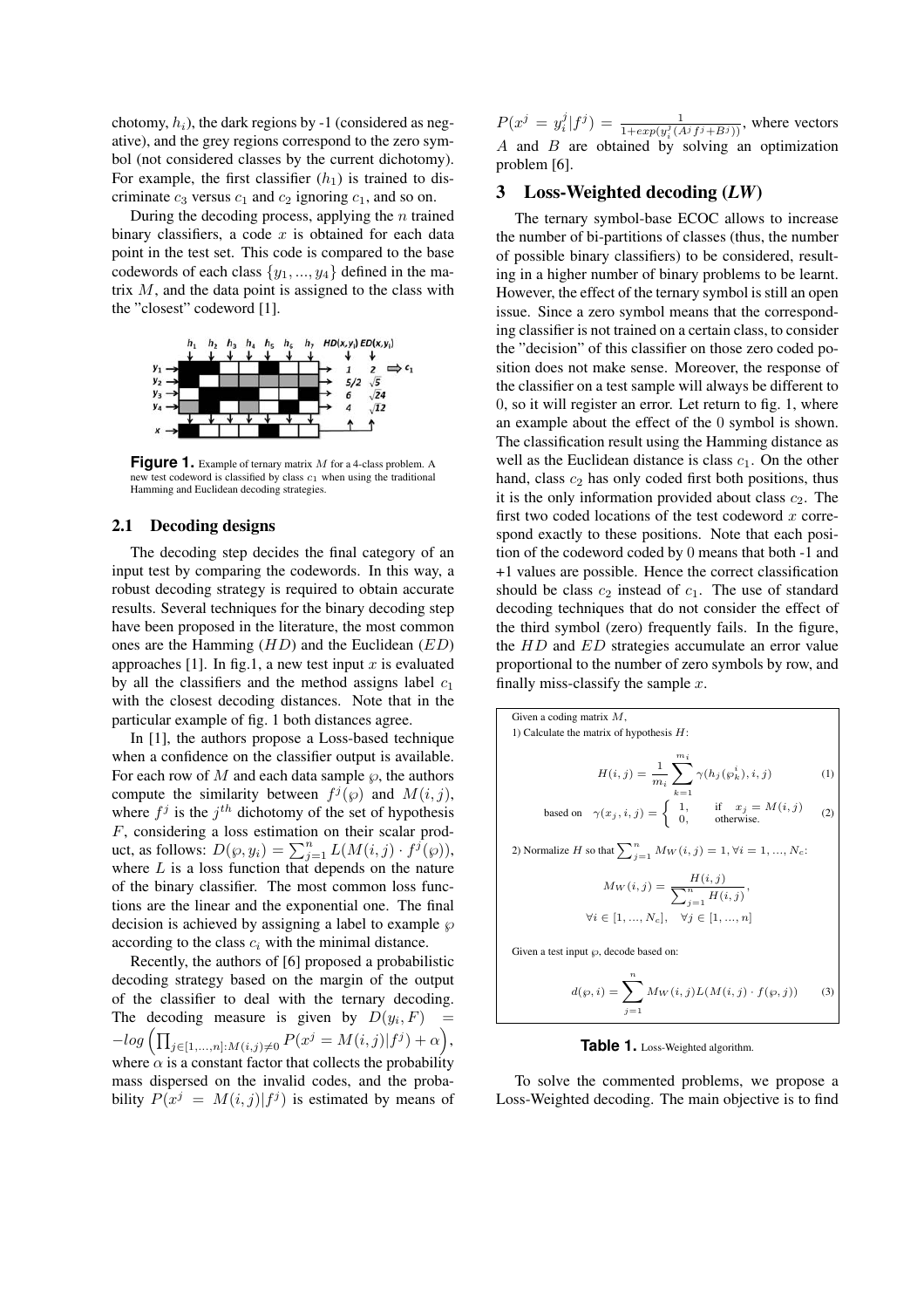a weighting matrix  $M_W$  that weights a loss function to adjust the decisions of the classifiers, either in the binary and in the ternary ECOC frameworks. To obtain the weighting matrix  $M_W$ , we assign to each position  $(i, j)$  of the matrix of hypothesis H a continuous value that corresponds to the accuracy of the dichotomy  $h_i$ classifying the samples of class  $i$  (1). We make H to have zero probability at those positions corresponding to unconsidered classes (2), since these positions do not have representative information. The next step is to normalize each row of the matrix H so that  $M_W$  can be considered as a discrete probability density function (3). In fig. 2 a weighting matrix  $M_W$  for a 3-class problem with four hypothesis is estimated. Figure 2(a) shows the coding matrix  $M$ . The matrix  $H$  of fig. 2(b) represents the accuracy of the hypothesis classifying the instances of the training set. The normalization of  $H$  results in the weighting matrix  $M_W$  of fig. 2(c)<sup>2</sup>.

$$
M = \begin{bmatrix} 1 & 1 & -1 & 0 \\ 1 & -1 & 0 & 0 \\ 1 & 1 & 1 & -1 \end{bmatrix} \quad H = \begin{bmatrix} 0.955 & 0.955 & 1.000 & 0.000 \\ 0.900 & 0.800 & 0.000 & 0.000 \\ 1.000 & 0.905 & 0.805 & 0.805 \end{bmatrix}
$$
  
(a) (b)  

$$
M_W = \begin{bmatrix} 0.328 & 0.328 & 0.344 & 0.000 \\ 0.529 & 0.471 & 0.000 & 0.000 \\ 0.285 & 0.257 & 0.229 & 0.229 \end{bmatrix}
$$
  
(c)

**Figure 2.** (a) Coding matrix M of four hypotheses for a 3-class problem. (b) Matrix H of hypothesis accuracy. (c) Weighting matrix.

The Loss-weighted algorithm is shown in table 1. As commented before, possible loss functions applied in equation (3) are be the linear or the exponential ones. The linear function is defined by  $L(\theta) = \theta$ , and the exponential loss function by  $L(\theta) = e^{-\theta}$ , where in our case  $\theta$  corresponds to  $M(i, j) \cdot f^{j}(\varphi)$ . Function  $f^j(\varphi)$  may return either the binary label or the confidence value of applying the  $j<sup>th</sup>$  classifier to sample  $\wp$ .

#### 4 Results

Before the experimental results are presented, we comment the data, methods, and evaluation measurements.

• *Data*: In this work, we analyzed a population composed of 107 individuals from the Chagas data set recorded at Simón Bolívar University (Venezuela). For each individual, a continuous 10-minute HRECG was recorded using orthogonal XYZ lead configuration. All the recordings were digitalized with a sampling frequency of 1 kHz and amplitude resolution of 16 bits.

Out of the total 107 individuals of the study population, 96 are chagasic patients with positive serology for Trypanosoma Crucy, clinically classified into three different groups according on their degree of cardiac damage (Groups I, II, and III). This grouping is based on the clinical history, Machado-Guerreiro test, conventional ECG of twelve derivations, Holter ECG of 24 hours, and myocardiograph study for each patient. The other 11 individuals are healthy subjects with negative serology taken as a control group (Group 0). All individuals of the data set are described with a features vector of 16 features based on [7]. The four analyzed groups are described in detail next:

 $\cdot$  Group 0: 11 healthy subjects in the age 33.6 $\pm$ 10.9 years, 9 men and 2 women. · Group I: 41 total patients with the Chagas' disease in the age of  $41.4 \pm 8.1$ years, 21 men and 20 women, but without evidences of cardiac damage in cardiographic study. · Group II: 39 total patients with the Chagas' disease in the age of  $45.8 \pm 8.8$  years, 19 men and 20 women, with normal cardiographic study and some evidences of weak or moderate cardiac damage registered in the conventional ECG or in the Holter ECG of 24 hours. · Group III: 16 total patients with the Chagas' disease in the age of  $53.6\pm9.3$  years, 9 men and 7 women, with significant evidences of cardiac damage detected in the conventional ECG, premature ventricular contractions and/or cases of ventricular tachycardiac registered in the Holter ECG and reduced fraction of ejection estimated in the cardiographic study.

• *Methods*: We compare our results with the performances reported in [7] for the same data. Moreover, we compare different ECOC designs: the one-versus-one ECOC coding strategy [8] applied with the Hamming [1], Euclidean [1], Probabilistic [6], and the presented Loss-Weighted decoding strategies. We selected the one-versus-one ECOC coding strategy because the individual classifiers are usually smaller in size than they would be in the rest of ECOC approaches, and the problems to be learnt are usually easier, since the classes have less overlap. Each ECOC configuration is evaluated for three different base classifiers: Fisher Linear Discriminant Analysis (*FLDA*) with a previous 99.9% of Principal Components, Discrete Adaboost with 50 runs of Decision Stumps, and Linear Support Vector Machines with the regularization parameter  $C$  set to 1.<br>• Evaluation measurements: To evaluate the

• *Evaluation measurements*: methodology we apply leave-one-patient-out classification on the Chagas data set.

The results of categorization for the four groups of patients reported by [7] are shown in fig. 4. Considering the number of patients from each group, the mean classification accuracy of [7] is of 57%. The results us-

<sup>&</sup>lt;sup>2</sup>Note that the presented Weighting Matrix  $M_W$  can also be applied over any existing decoding strategy.